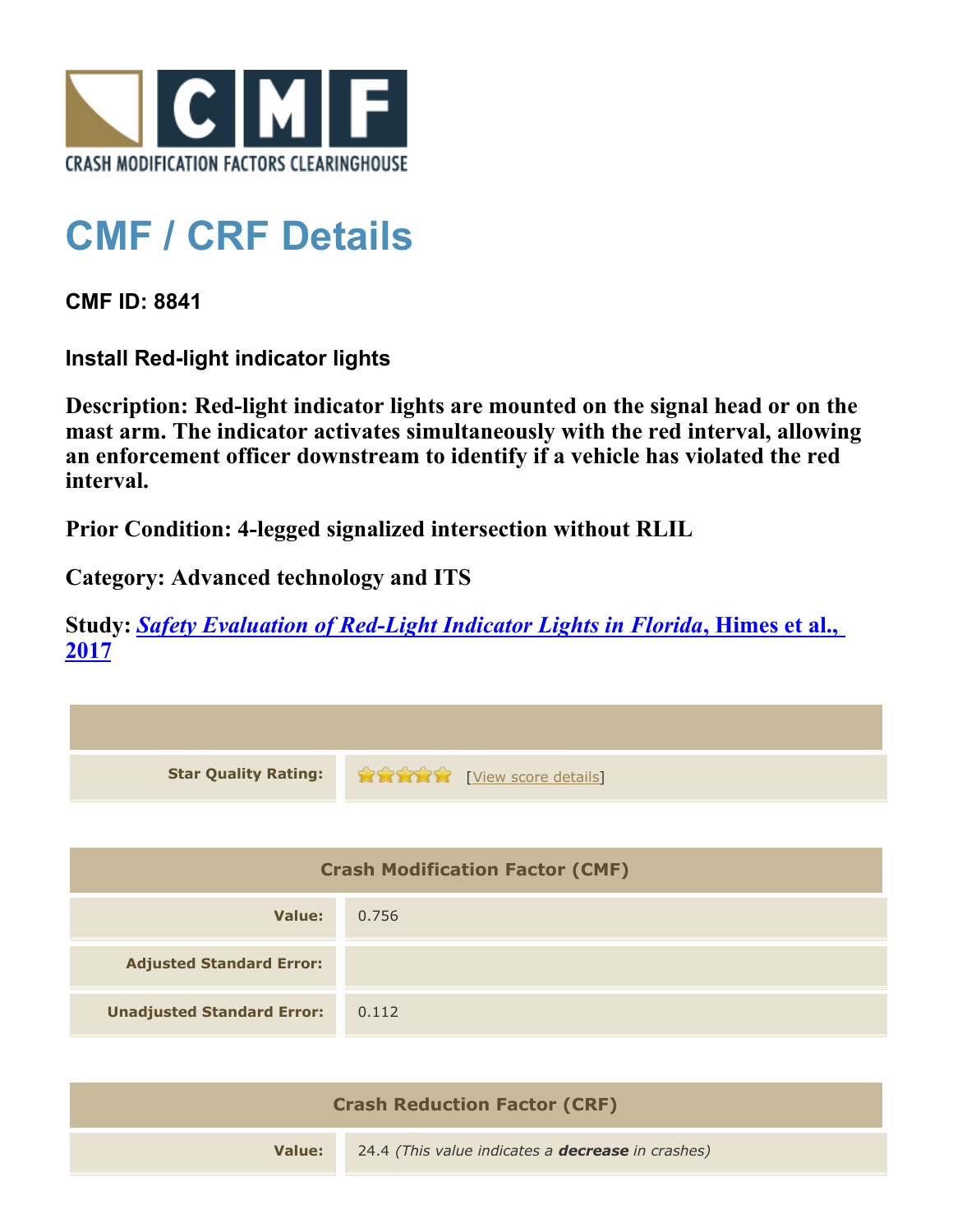**Adjusted Standard Error:**

**Unadjusted Standard Error:**

| <b>Applicability</b>                    |                                                   |
|-----------------------------------------|---------------------------------------------------|
| <b>Crash Type:</b>                      | Angle                                             |
| <b>Crash Severity:</b>                  | All                                               |
| <b>Roadway Types:</b>                   | Not specified                                     |
| <b>Number of Lanes:</b>                 |                                                   |
| <b>Road Division Type:</b>              |                                                   |
| <b>Speed Limit:</b>                     |                                                   |
| <b>Area Type:</b>                       | Not specified                                     |
| <b>Traffic Volume:</b>                  |                                                   |
| <b>Time of Day:</b>                     | All                                               |
| If countermeasure is intersection-based |                                                   |
| <b>Intersection Type:</b>               | Roadway/roadway (not interchange related)         |
| <b>Intersection Geometry:</b>           | $4$ -leg                                          |
| <b>Traffic Control:</b>                 | Signalized                                        |
| <b>Major Road Traffic Volume:</b>       | 5900 to 80500 Annual Average Daily Traffic (AADT) |

| <b>Development Details</b>      |              |  |
|---------------------------------|--------------|--|
| <b>Date Range of Data Used:</b> | 2003 to 2012 |  |
| <b>Municipality:</b>            | District 1   |  |

**Minor Road Traffic Volume:** 845 to 62666 Annual Average Daily Traffic (AADT)